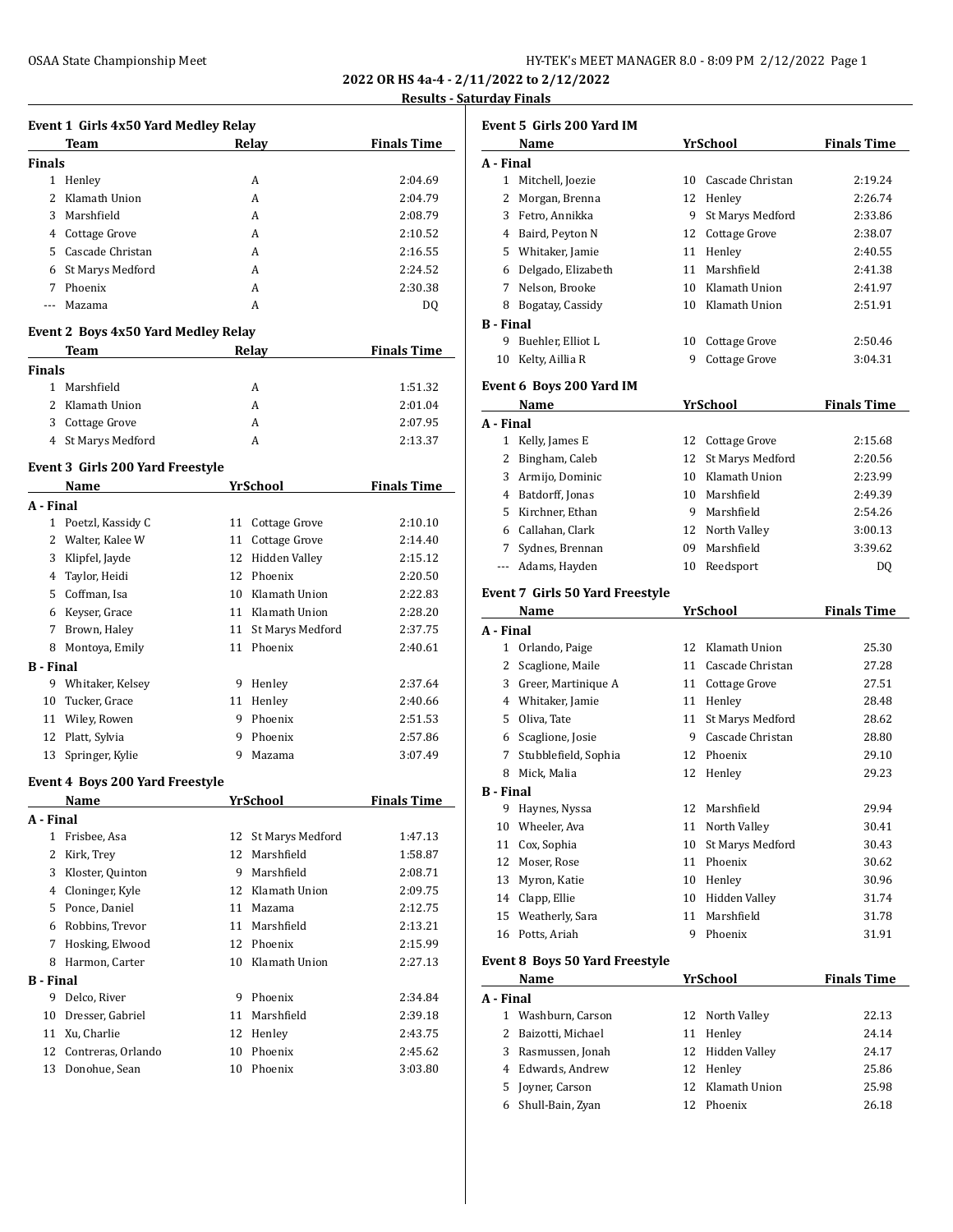**2022 OR HS 4a-4 - 2/11/2022 to 2/12/2022**

| <b>Results - Saturday Finals</b> |
|----------------------------------|
|----------------------------------|

|                  |                                             |    |                     | <b>Results - S</b> |
|------------------|---------------------------------------------|----|---------------------|--------------------|
|                  | A - Final  (Event 8 Boys 50 Yard Freestyle) |    |                     |                    |
|                  | Name                                        |    | YrSchool            | <b>Finals Time</b> |
|                  | 7 Elzy, Brett                               |    | 12 North Valley     | 26.24              |
|                  | 8 Medley, Max                               | 12 | St Marys Medford    | 26.33              |
| <b>B</b> - Final |                                             |    |                     |                    |
|                  | 9 Kiser, James                              |    | 12 North Valley     | 27.05              |
|                  | 10 Hawks, Alexander D                       |    | 9 Cottage Grove     | 27.23              |
|                  | 11 Armantrout, Kelly                        |    | 12 Henley           | 27.58              |
|                  | 12 Potts, Makaio                            |    | 9 Phoenix           | 27.60              |
|                  | 13 Dumas, Hank                              |    | 12 North Valley     | 28.06              |
|                  | 14 Heycke, Daniel                           |    | 10 St Marys Medford | 28.47              |
|                  | 15 Lawler, Drew                             |    | 11 Henley           | 28.88              |
|                  | 16 Brown, George                            | 10 | Cottage Grove       | 29.18              |
|                  | <b>Event 9 Girls 100 Yard Butterfly</b>     |    |                     |                    |
|                  | Name                                        |    | YrSchool            | <b>Finals Time</b> |
| A - Final        |                                             |    |                     |                    |
| 1                | Hullman, Kinsey                             | 12 | Henley              | 1:04.24            |
|                  | 2 Wright, Allison                           |    | 9 Marshfield        | 1:04.82            |
|                  | 3 Fetro, Annikka                            |    | 9 St Marys Medford  | 1:07.23            |
|                  | 4 Taylor, Heidi                             |    | 12 Phoenix          | 1:12.64            |
|                  | 5 Morgan, Jana                              |    | 9 Henley            | 1:14.07            |
|                  | 6 Delgado, Elizabeth                        |    | 11 Marshfield       | 1:14.47            |
|                  | 7 Merz, Kajsa R                             |    | 12 Cottage Grove    | 1:18.99            |
|                  | --- Oliva. Tate                             | 11 | St Marys Medford    | DQ                 |
| <b>B</b> - Final |                                             |    |                     |                    |
|                  | 9 Poetzl, Rhianah K                         | 9  | Cottage Grove       | 1:38.40            |
|                  | --- Kleveland, Shannon                      | 11 | Marshfield          | DQ                 |
|                  | <b>Event 10 Boys 100 Yard Butterfly</b>     |    |                     |                    |
|                  | Name                                        |    | <u>YrSchool</u>     | <b>Finals Time</b> |
| A - Final        |                                             |    |                     |                    |
| $1 \quad$        | Kliewer, Markus                             |    | 11 Marshfield       | 1:01.64            |
|                  | 2 Armijo, Dominic                           |    | 10 Klamath Union    | 1:03.16            |
|                  | 3 Impert, Lucas                             |    | 9 St Marys Medford  | 1:03.41            |
|                  | 4 Robbins, Trevor                           |    | 11 Marshfield       | 1:07.17            |
|                  | 5 Potts, Makaio                             |    | 9 Phoenix           | 1:15.41            |
|                  | 6 Kirchner, Ethan                           |    | 9 Marshfield        | 1:26.69            |
| 7                | Leep, Cole                                  |    | 9 Marshfield        | 1:36.07            |
|                  | <b>Event 11 Girls 100 Yard Freestyle</b>    |    |                     |                    |
|                  | Name                                        |    | <b>YrSchool</b>     | <b>Finals Time</b> |
| A - Final        |                                             |    |                     |                    |
| $1\,$            | Orlando, Paige                              | 12 | Klamath Union       | 55.98              |
| 2                | Morgan, Brenna                              | 12 | Henley              | 58.87              |
|                  | 3 Greer, Martinique A                       | 11 | Cottage Grove       | 1:00.50            |
|                  | 4 Scaglione, Maile                          | 11 | Cascade Christan    | 1:01.19            |
|                  | 5 Mick, Malia                               |    | 12 Henley           | 1:03.35            |
|                  | 6 Scaglione, Josie                          |    | 9 Cascade Christan  | 1:04.67            |
|                  | 7 Wilkinson, Lauren                         |    | 11 Henley           | 1:08.25            |
| 8                | Jansen, Laurelin                            | 9  | Phoenix             | 1:08.97            |
| <b>B</b> - Final |                                             |    |                     |                    |
| 9                | Cox, Sophia                                 | 10 | St Marys Medford    | 1:08.92            |
| 10               | Wheeler, Ava                                |    | 11 North Valley     | 1:09.30            |
| 11               | Sias, Brooklyn                              | 10 | Cottage Grove       | 1:10.29            |
| 12               | Weatherly, Sara                             |    | 11 Marshfield       | 1:10.64            |
| 13               | Moser, Rose                                 |    | 11 Phoenix          | 1:11.50            |
| 14               | Haynes, Nyssa                               | 12 | Marshfield          | 1:12.27            |
|                  |                                             |    |                     |                    |

| uu j                  | 1 man .                                  |    |                              |                    |
|-----------------------|------------------------------------------|----|------------------------------|--------------------|
|                       | 15 Gettman, Kaylee                       | 11 | Klamath Union                | 1:12.60            |
| 16                    | Bingham, Lili                            | 9  | St Marys Medford             | 1:16.31            |
|                       | Event 12 Boys 100 Yard Freestyle         |    |                              |                    |
|                       | Name                                     |    | <b>YrSchool</b>              | <b>Finals Time</b> |
| A - Final             |                                          |    |                              |                    |
| 1                     | Frisbee, Asa                             | 12 | St Marys Medford             | 47.41              |
|                       | 2 Washburn, Carson                       |    | 12 North Valley              | 47.45              |
|                       | 3 Baizotti, Michael                      |    | 11 Henley                    | 53.35              |
|                       | 4 Rasmussen, Jonah                       |    | 12 Hidden Valley             | 53.72              |
|                       | 5 Ponce, Daniel                          |    | 11 Mazama                    | 58.71              |
|                       | 6 Edwards, Andrew                        |    | 12 Henley                    | 58.73              |
|                       | 7 Shull-Bain, Zyan                       |    | 12 Phoenix                   | 59.21              |
|                       | 8 Elzy, Brett                            |    | 12 North Valley              | 1:00.86            |
| <b>B</b> - Final      |                                          |    |                              |                    |
|                       | 9 Cloninger, Kyle                        |    | 12 Klamath Union             | 58.92              |
| 10                    | Medley, Max                              | 12 | St Marys Medford             | 59.64              |
|                       | 11 Armantrout, Kelly                     |    | 12 Henley                    | 1:03.62            |
|                       | 12 Lawler, Drew                          |    | 11 Henley                    | 1:04.13            |
|                       | 13 Dumas, Hank                           |    | 12 North Valley              | 1:04.96            |
|                       | 14 Rizvi, Sully                          |    | 10 St Marys Medford          | 1:08.77            |
| 15                    | Blanco, Pablo                            | 11 | North Valley                 | 1:09.11            |
| 16                    | Brown, George                            | 10 | Cottage Grove                | 1:09.44            |
|                       |                                          |    |                              |                    |
|                       | Event 13 Girls 500 Yard Freestyle        |    |                              |                    |
|                       | Name                                     |    | YrSchool                     | <b>Finals Time</b> |
| A - Final             |                                          |    |                              |                    |
|                       | 1 Poetzl, Kassidy C                      |    | 11 Cottage Grove<br>9 Henley | 5:51.44<br>6:02.04 |
| 3                     | 2 Morgan, Jana<br>Haynes, Kally          |    | 11 Marshfield                | 6:05.37            |
|                       | 4 Coffman, Isa                           |    | 10 Klamath Union             | 6:26.74            |
|                       |                                          |    | 11 Phoenix                   |                    |
|                       | 5 Montoya, Emily<br>6 Poetzl, Rhianah K  |    | 9 Cottage Grove              | 7:02.96<br>7:06.63 |
| 7                     |                                          |    |                              |                    |
|                       | Brown, Haley                             | 11 | St Marys Medford             | 7:14.01            |
| 8<br><b>B</b> - Final | Kelty, Aillia R                          | 9  | Cottage Grove                | 7:40.74            |
| 9                     | Donahue, Erin                            | 12 | Mazama                       | 7:47.24            |
| 10                    | Kleveland, Shannon                       | 11 | Marshfield                   | 8:40.50            |
|                       |                                          |    |                              |                    |
|                       | Event 14 Boys 500 Yard Freestyle         |    |                              |                    |
|                       | Name                                     |    | <u>YrSchool</u>              | <b>Finals Time</b> |
| A - Final             |                                          |    |                              |                    |
| $\mathbf{1}$          | Kelly, James E                           | 12 | Cottage Grove                | 5:22.17            |
| $\mathbf{2}$          | Kirk, Trey                               | 12 | Marshfield                   | 5:28.25            |
| 3                     | Kliewer, Markus                          |    | 11 Marshfield                | 5:32.46            |
|                       | 4 Hendrix, Gus                           |    | 10 Klamath Union             | 5:35.11            |
|                       | 5 Clark, Charles T                       |    | 10 Cottage Grove             | 6:01.68            |
| 6                     | Batdorff, Jonas                          |    | 10 Marshfield                | 6:50.83            |
|                       | 7 Church, Cael                           |    | 12 Marshfield                | 8:10.83            |
| 8                     | Donohue, Sean                            | 10 | Phoenix                      | 8:34.17            |
|                       | Event 15 Girls 4x50 Yard Freestyle Relay |    |                              |                    |
|                       | <b>Team</b>                              |    | Relay                        | <b>Finals Time</b> |
| <b>Finals</b>         |                                          |    |                              |                    |
|                       | 1 Henley                                 |    | A                            | 1:48.85            |
|                       | 2 Cottage Grove                          |    | A                            | 1:56.06            |
| 3                     | St Marys Medford                         |    | A                            | 1:56.20            |
|                       | 4 Cascade Christan                       |    | A                            | 1:57.05            |
|                       |                                          |    |                              |                    |
|                       |                                          |    |                              |                    |
|                       |                                          |    |                              |                    |